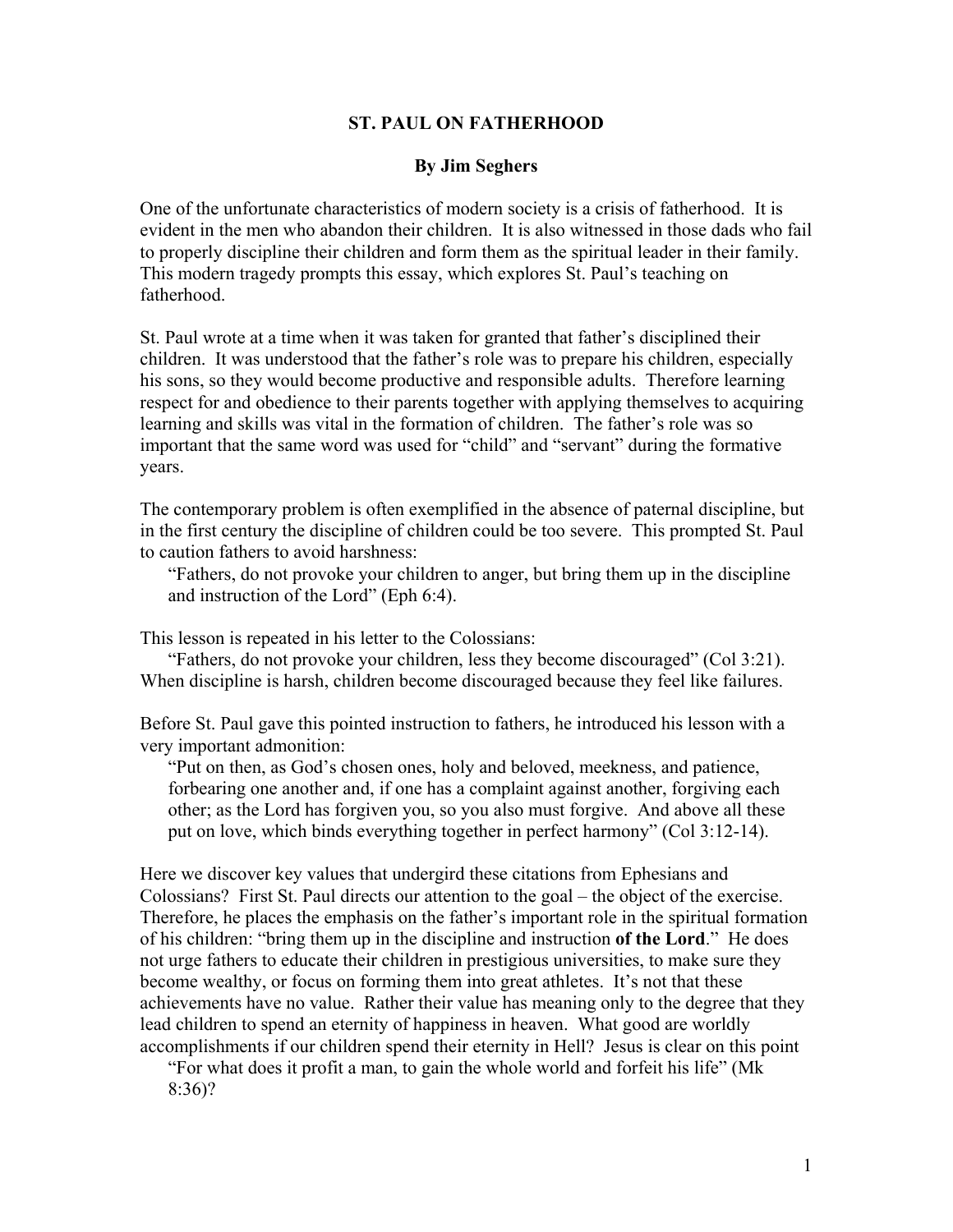Misdirected values are often a problem in our Catholic schools where moms and dads are the chief culprits. Parents are frequently much more focused on the academic attainment, social relationships, and athletic achievement of their children than they are with their spiritual formation. Indeed, the child's formation in their Catholic faith is often a second thought, if that. Religion teachers who demand that their students actually study and learn something are pressured to ease off so the students can focus on the important secular subjects. After all, knowing and living ones faith does not appear on ACT and SAT scores. However, it definitely figures prominently in God's accounting.

Secondly, St. Paul shifts our focus to the means a father must use to discipline his children. It is interesting that he does not address techniques of discipline, but rifles in on the changes fathers need to make in themselves: holiness, meekness, patience, forgiveness, and love. The apostle understands that no father can communicate to his children qualities that he lacks. No one can give what he does not possess. This is the challenge that strikes at the heart of effective fatherhood. It's the challenge of witnessing authentic Christianity to our children.

St. Paul also addresses fatherhood when he writes about the needed qualities of bishops. In the Bible priesthood and fatherhood are used as synonyms. This lends a biblical support for the Church's rejection of women priests. Examples abound. In Judges 17:10 Micah asks a Levite:

"Stay with me, and be to me a father and a priest."

St. Paul wrote to the Corinthians:

"For though you might have ten thousand guardians in Christ, you do not have many fathers. Indeed, in Christ Jesus I became your father through the gospel" (1 Cor 4:15).

These passages highlight the spiritual dimension of fatherhood, which is more vital than biology.

Let's examine the qualities of good fathers that St. Paul teaches are also important for bishops

"A bishop must be *above reproach* [a man of integrity], the *husband of one wife* [monogamous], *temperate* [self-controlled], *sensible* [a man of common sense], *dignified* [a man who acts with nobility], *hospitable* [gracious and friendly], an *apt teacher* [gives sound instruction], *no drunkard*, *not violent but gentle*, *not quarrelsome*, and *no lover of money*" (1 Tim 3:2-3).

"For a bishop, as God's steward, must be *blameless*; he must *not be arrogant or quick tempered or a drunkard or violent or greedy for gain*, but *hospitable*, a *lover of goodness*, *master of himself*, *upright*, *holy*, and *self-controlled*; he must *hold firm to the sure word as taught*, so *that he may be able to give instruction in sound doctrine* and also *to confute those who contradict it*" (Titus 1:7-9).

St. Paul's instruction is a daunting challenge for every father. How many of us are able to "give instruction in sound doctrine" to our children, or "confute those who contradict